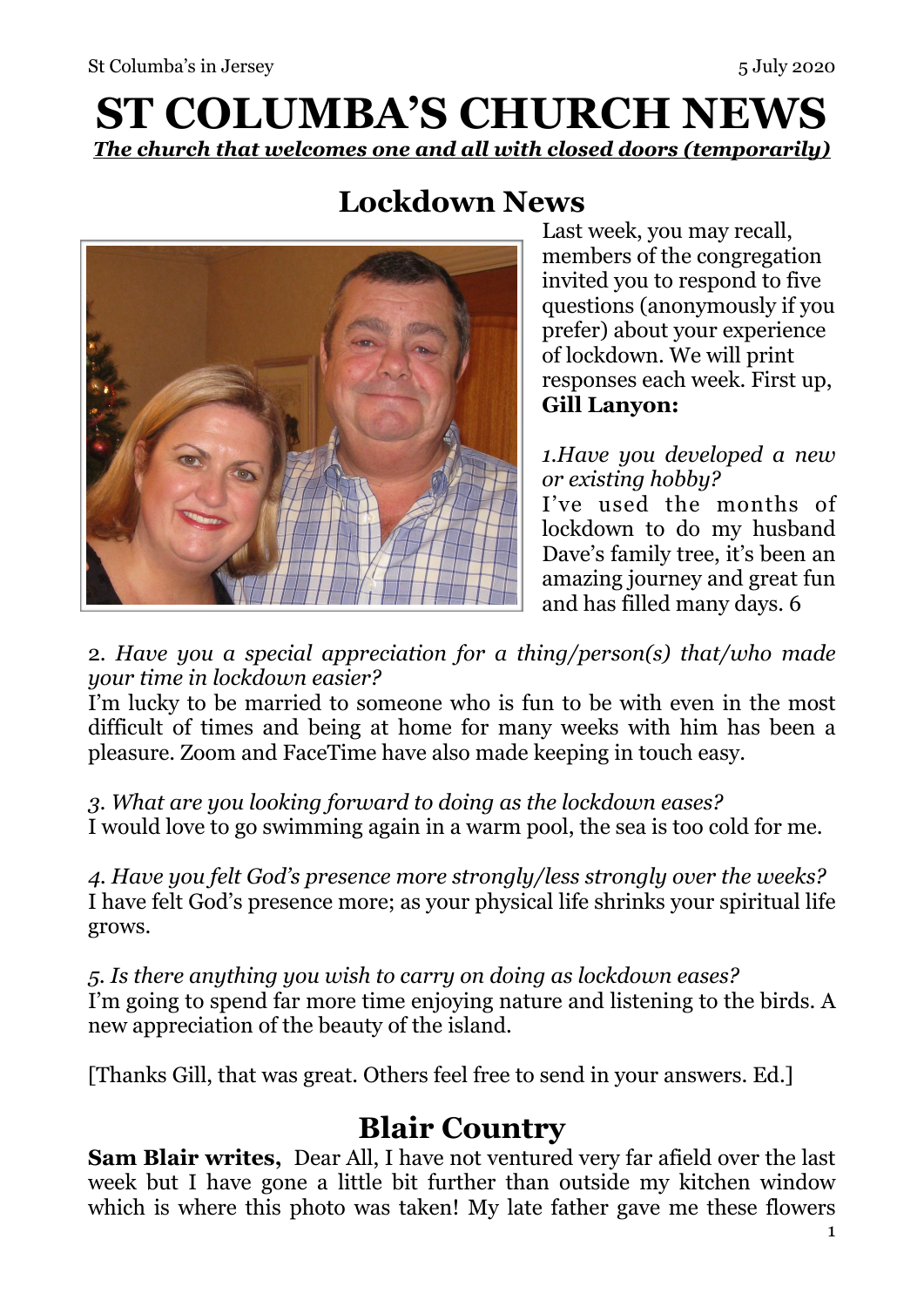

well over ten years ago and they faithfully reappear year after year in all their splendour. They are such a wonderful  $\text{colour}$  – I think of them as my 'happy' flowers' because they make me smile. Until next week. Sam x

### **Competition News**

Great answers again to last week's "20 Questions." Largest animal in the wild on the Channel Islands? The humble rabbit.

Which city is the furthest west out of Bristol - on the west coast - or Edinburgh - on the east coast of the UK? The answer is strangely Edinburgh. There was only 100% correct entry this week. Congratulations to our esteemed Session Clerk!

Answers: 1. Irn Bru, 2. Rabbit, 3. India Pale Ale, 4. Peso, 5. Erinsbourgh, 6. Beach Boys, 7. Berlin, 8. Holland, 9. Ready to Wear [Eat. Ed.], 10. Edinburgh, 11. Norwegian, 12. Arkwright, 13. Gunther, 14. 6, 15. Mercury, 16. Leaf, 17. Wobbles, 18. West Virginia, 19. Shadows, 20. Van Gogh.

# **This Week's Competition**

Multiple choice this week:

- 1. Channel Island closest to France?
- A. Jersey, B. Brecqhou, C. Sark, D. Alderney
- 2. Julius Caesar said "the die is cast" after crossing which river?
- *A. Danube, B. Rubicon, C. Thames, D. Tiber*
- 3. What is the planet's lowest country?
- *A. Mauritius, B. Holland, C. Maldives, D. Switzerland*
- 4. What continent covers the largest area?
- *A. Asia, B. North America, C. Africa, D. South America*
- 5. What is the only metal that is liquid at normal room temperature?
- *A. Lead, B. Reinforced steel, C. Uranium, D. Mercury*
- 6. What is the loudest animal on earth?
- *A. Elephant, B. Blue whale, C. Lion, D. Ladybird*
- 7. First person to reach space?
- *A. Tereshkova, B. Gagarin, C. Shepard, D. Livingstone*
- 7. Can you hear sounds in space?